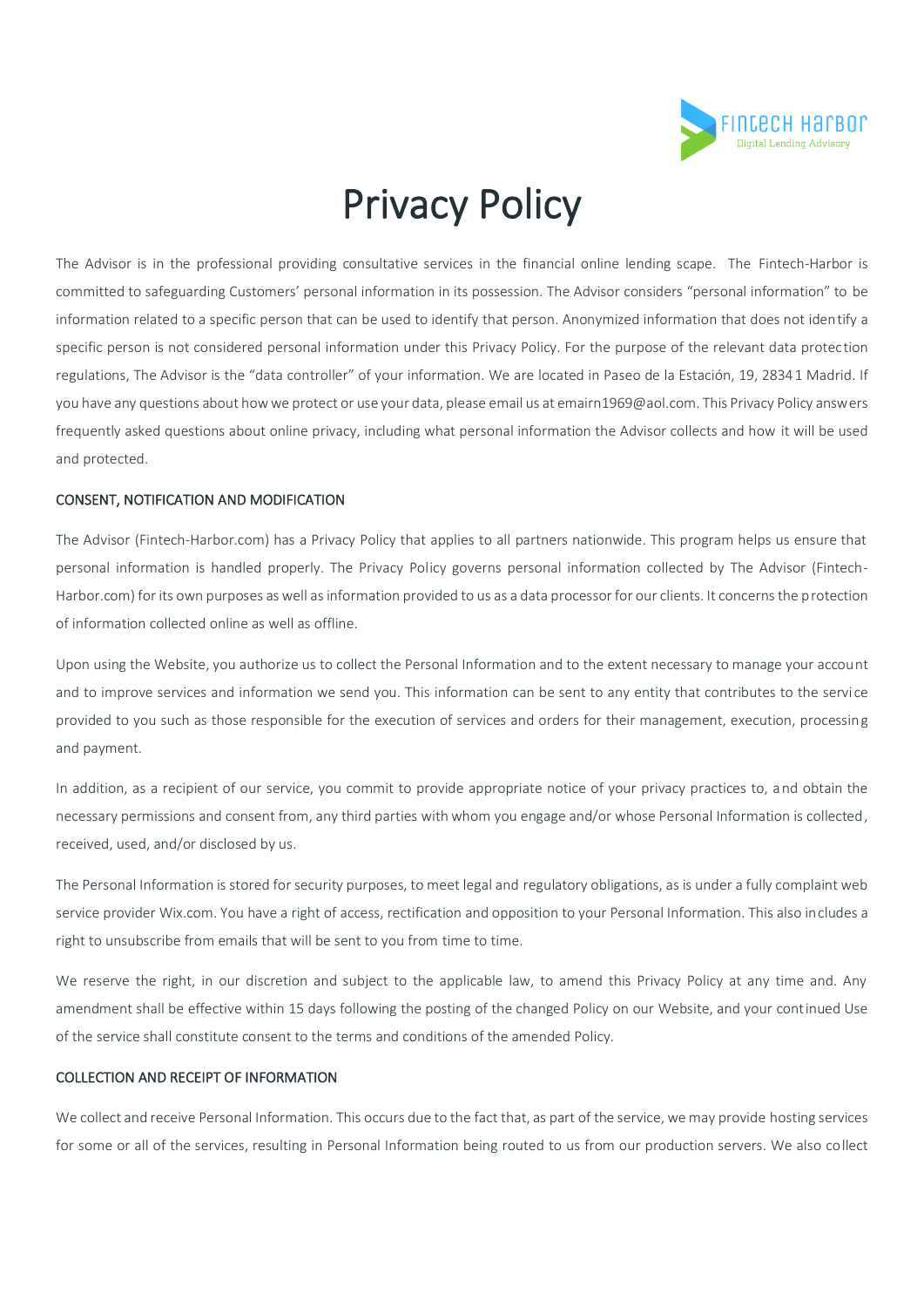and receive Personal Information relating to certain employees of our clients for the purposes of communication with us and the general provision of the Service.

The service may also use "cookies" and other tracking technologies to collect Anonymous Information. A "cookie" is a small text file that may be used, for example, to collect information about service activity and it may serve to recall Personal Information previously indicated, such as user ID and password for access to the service(s).

## USE AND DISCLOSURE OF PERSONAL INFORMATION

We will store your Personal Information in our system and use it for the following purposes only:

Managing the administrative aspects of the services, providing you with support, handling complaints and contacting you;

Enforcing this Policy and the Terms and Conditions, preventing misuse of the Website, complying with legal requirements, assisting competent authorities, and taking action in case of a dispute involving you, with respect to the service we provide;

Improving the Website and the services, develop new services and improve the accuracy and reliability of the services;

We do not sell, license, lease or otherwise disclose Personal Information to any third party for any reason, except as described above. We reserve the right to disclose your personal information to third parties where required by law to regulatory, law enforcement or other government authorities. We may also disclose your information as necessary to credit reporting or collection agencies, or when necessary, to protect our rights or property in accordance with the applicable law.

To help us improve our services to you, we may engage in another related business to help us carry out certain internal functions such as account processing, fulfillment, client service, deliver and safe keeping as indicated in the Terms and Conditions.

Use of the information shared is strictly limited to the performance of the task we request and for no other purpose. All third parties with whom we share personal information is required to protect personal information in a manner similar to the way we protect personal information and in accordance with the new EU data protection regulations ("GDPR"), if applicable. Examples of private information shared are identifying information such as name, mailing address, e-mail address, telephone number and information on account activity.

If at any time you choose to purchase a product or service offered by another company/individual, any personal information you share with it will no longer be controlled under our Privacy Policy. We are not responsible for the privacy policies or the content of sites we link to and we have no control of the use or protection of information provided by you or collected by those sites. Whenever you elect to link to a co-branded web site or to a linked Web site, you may be asked to provide registration or other information. Please note that the information you are providing is going to a third party, and you should familiarize yourself with the privacy policy published by that third party.

### **SECURITY**

We take reasonable precautions to protect Personal Information from loss, theft, misuse, unauthorized access or disclosure, alteration, or destruction. This is done by using physical, electronic, and procedural safeguards to protect Personal Information and we do not store Personal Information for longer than necessary to provide the service or as permitted by law. Though we implement measures to reduce the risks of damage, loss and unauthorized access to Personal Information, they do not provide absolute